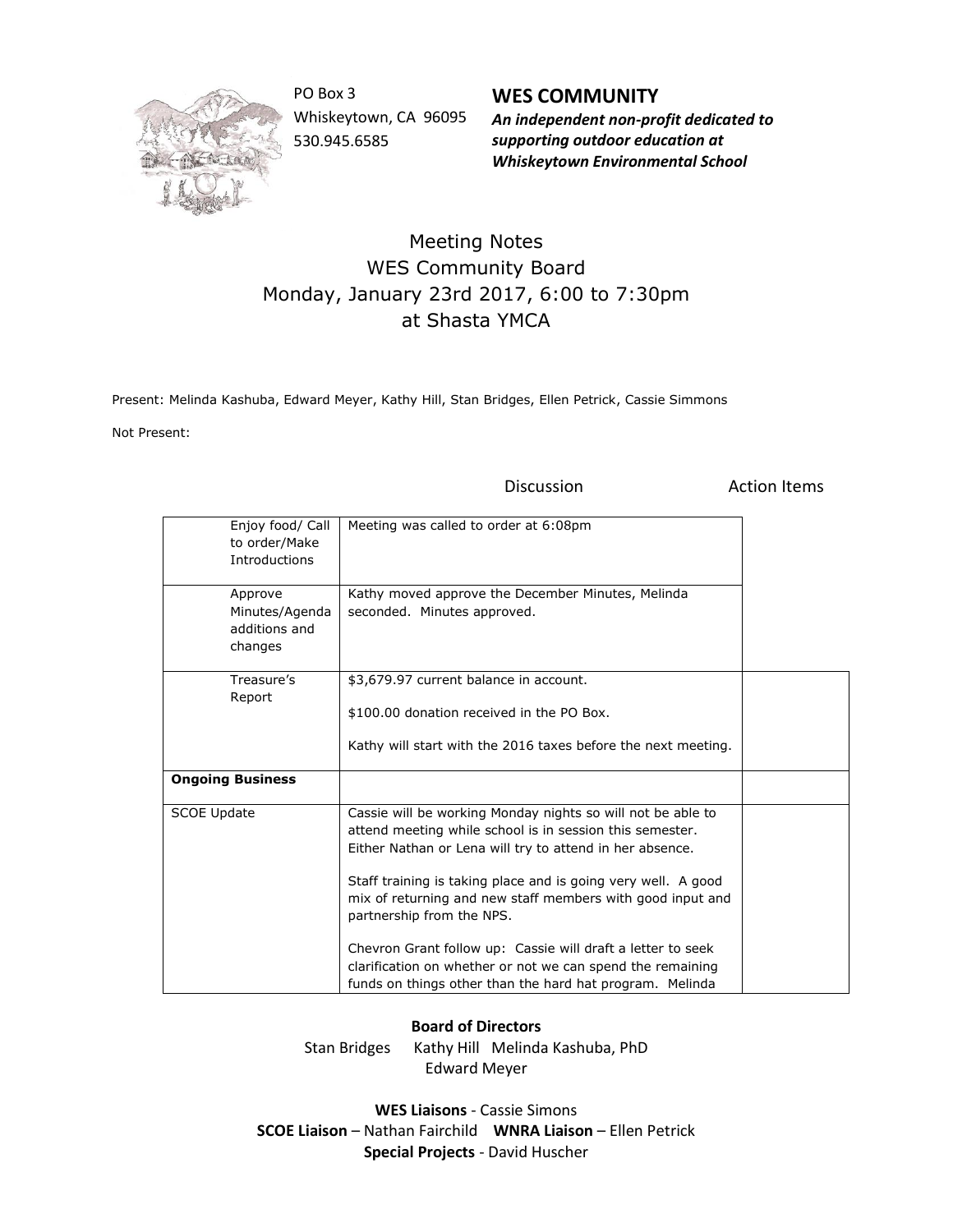|                              | will assist.                                                                                                             |  |
|------------------------------|--------------------------------------------------------------------------------------------------------------------------|--|
|                              | Wish List: Cassie provided each board member with an                                                                     |  |
|                              | updated wish list numbered by priority of importance.                                                                    |  |
|                              | Number 1 on the priority list is an on demand water heater.<br>Also of importance are softly lit clocks in each cabin.   |  |
|                              | Melinda suggested checking Bed, Bath and Beyond.                                                                         |  |
|                              |                                                                                                                          |  |
| <b>WNRA Update</b>           | Comprehensive trail planning took place last week for the<br>whole of the NRA by NPS. NPS asked WES staff for any        |  |
|                              | input they might have regarding the trails in and around the                                                             |  |
|                              | campus. Public will also have chance to comment later in                                                                 |  |
|                              | the spring.                                                                                                              |  |
|                              | NPS is interested in staging another bio blitz this year but on                                                          |  |
|                              | a smaller, school only scale. Melinda will call Jennifer Gibson                                                          |  |
|                              | to discuss and begin to formulate a plan.                                                                                |  |
|                              | Long Range Interpretive Plan is nearing completion and is                                                                |  |
|                              | looking very good in its present format with photos and<br>graphics.                                                     |  |
|                              |                                                                                                                          |  |
| <b>WES Community Website</b> | Ted updated progress made on revamped Facebook page                                                                      |  |
| and Facebook                 | and work on the website. All accounts are now tied to one<br>another and have been streamlined to a certain extent. Ted  |  |
|                              | will continue to build a presence for the group on line and                                                              |  |
|                              | will look into getting donations accepted on Facebook and                                                                |  |
|                              | establishing a Twitter account.                                                                                          |  |
| Quilt Raffle                 | Kathy will continue to pursue contact with Redding                                                                       |  |
|                              | Wonderland Garden Club to determine if their previously<br>received donation could be used to fund registration for      |  |
|                              | online raffle.                                                                                                           |  |
|                              |                                                                                                                          |  |
| Draft Wish List              | Cassie provided the Board with an updated, prioritized list.                                                             |  |
| CH2M Bench Project           | CH group is committed to doing, but no hard date yet set.                                                                |  |
|                              | Likely sometime in the spring.                                                                                           |  |
| Approve Bylaws Update        | Ted made a motion to amend the By Laws to reflect a                                                                      |  |
|                              | change regarding the officer elections and the September<br>meeting at WES (Article 4, Section 7). The September         |  |
|                              | meeting will still be held at WES, but the officer elections will                                                        |  |
|                              | be moved to the October meeting. Stan seconded. Motion                                                                   |  |
|                              | passed unanimously. This motion was made in accordance                                                                   |  |
|                              | with Article 11, Section 1 of the By Laws which states that<br>amending the Laws requires the Board to have a vote of at |  |
|                              | least 2/3 in the affirmative.                                                                                            |  |
|                              | Kathy will pursue getting original copies of the By Laws so                                                              |  |
|                              | that we may make the necessary changes and amendments                                                                    |  |
|                              | and have them formally documented and official.                                                                          |  |
| <b>New Business</b>          |                                                                                                                          |  |
| Giving Tuesday               | Melinda is working on getting us signed up with 2017 Giving                                                              |  |
|                              | Tuesday, but the process is quite involved regarding                                                                     |  |